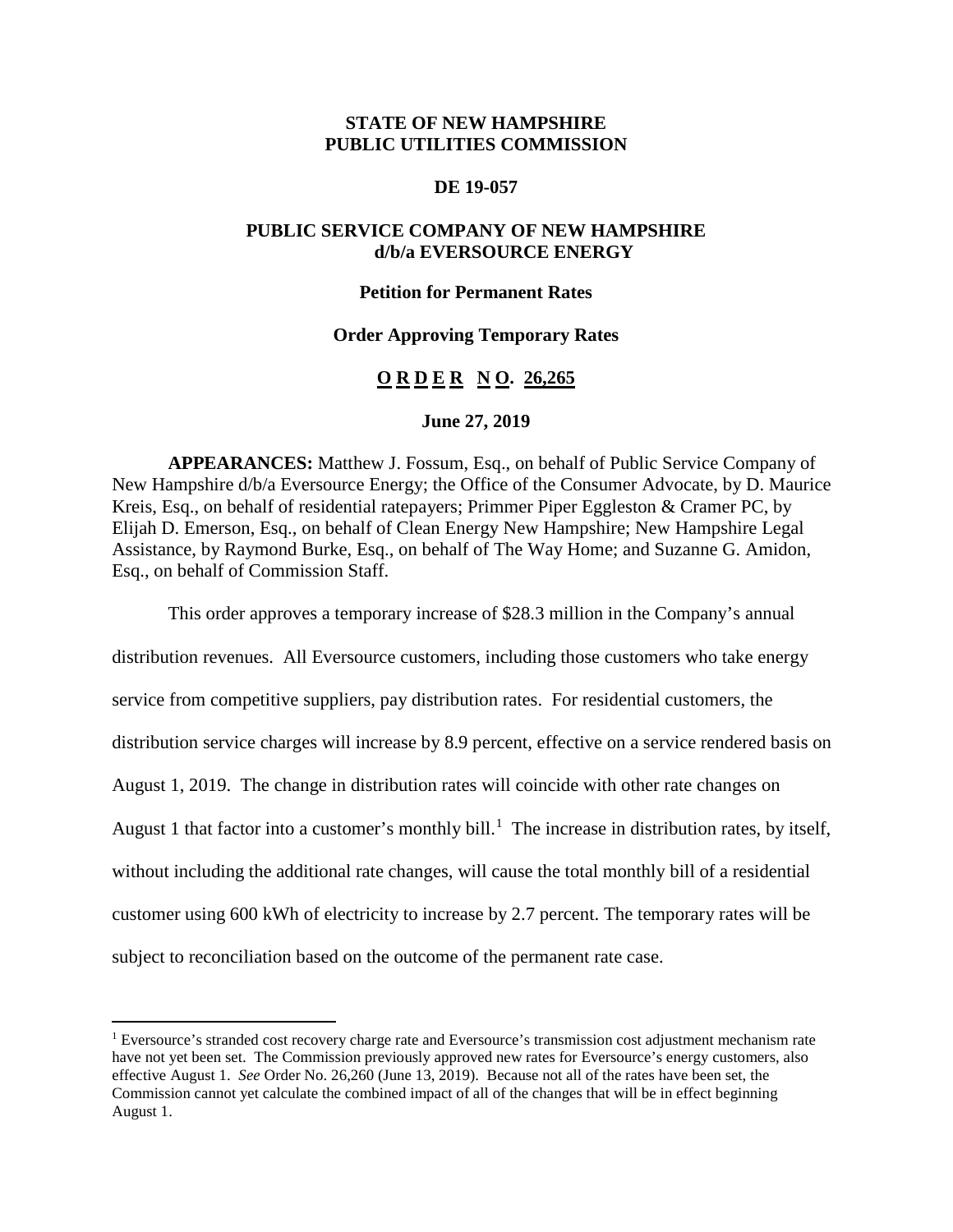## **I. PROCEDURAL HISTORY**

Public Service Company of New Hampshire d/b/a Eversource Energy (Eversource or the Company) filed a Notice of Intent to File Rate Schedules on March 22, 2019. On March 25, 2019, the Office of the Consumer Advocate (OCA) filed a letter of participation in this docket pursuant to RSA 363:28.

Eversource filed a petition for temporary rates on April 26, 2019, accompanied by the direct testimony and attachments of William J. Quinlan, Eric H. Chung and Troy M. Dixon (jointly), and Edward A. Davis. In its petition, Eversource requested a temporary increase in distribution service revenues of \$33 million, effective on July 1, 2019. Also on April 26, Eversource filed a notice of intent to file permanent rate schedules and a request to waive N.H. Code Admin. Rules Puc 1203.02, so that the Company could provide a single notice to its customers regarding both its request for temporary rates and its request for permanent rates.

On May 8, 2019, the Commission issued Order No. 26,250, which suspended Eversource's proposed temporary rate tariff pending further investigation and scheduled a Prehearing Conference and technical session for May 21. A temporary rate hearing was also scheduled for June 18. The Commission issued a secretarial letter on May 13, granting Eversource's request to waive Puc 1203.02. During the Prehearing Conference held on May 21, the Commission granted the petitions to intervene filed by Clean Energy New Hampshire (CENH) and The Way Home (TWH). On May 28, Eversource submitted its permanent rate filing seeking a permanent rate increase of approximately \$70 million.

The Commission subsequently approved the schedule agreed to by the parties at the technical session, which provided for a second technical session/settlement conference on June 5. On June 13, 2019, Eversource filed a settlement agreement on temporary rates (Settlement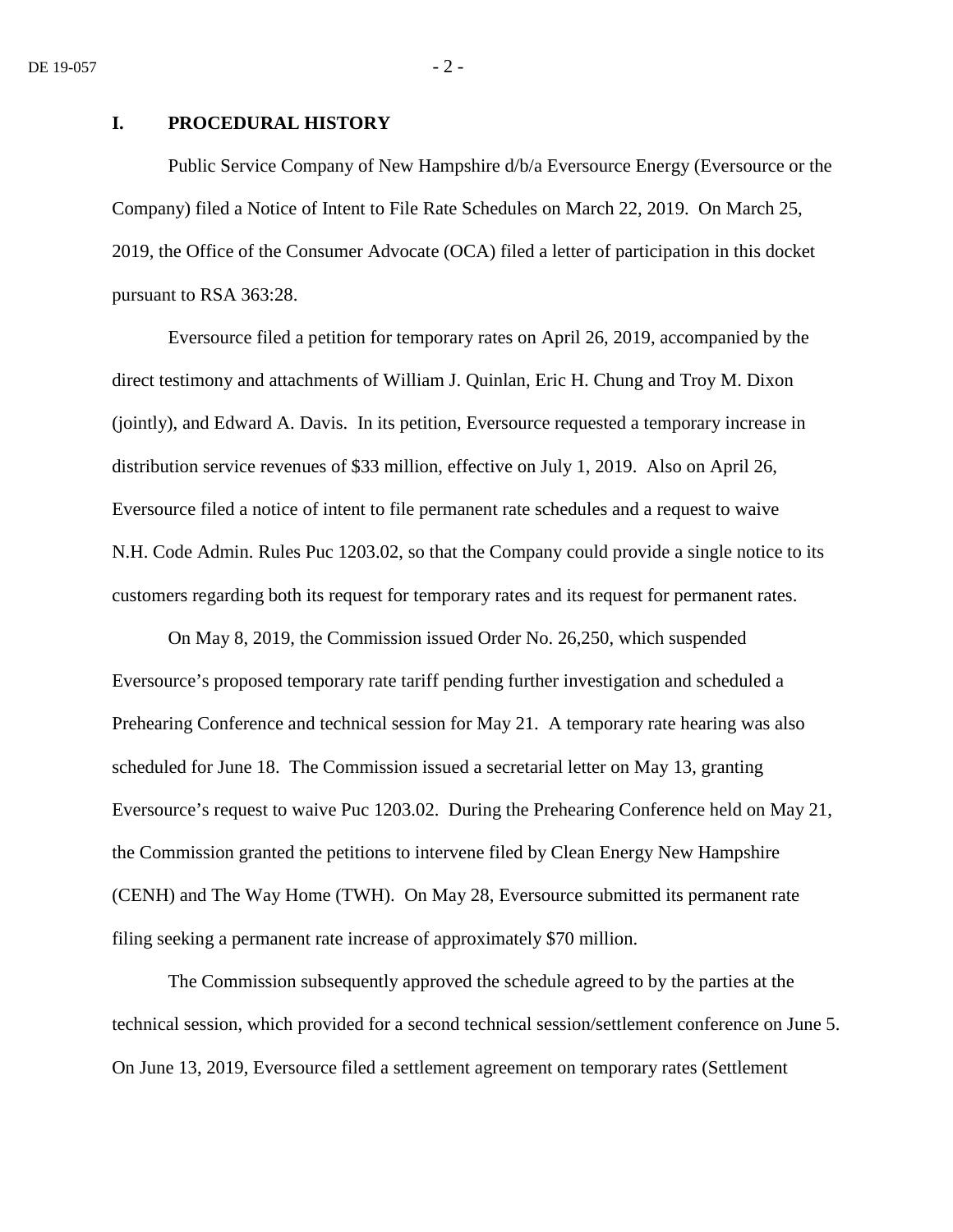Agreement), which Eversource, the OCA, TWH, and Commission Staff (collectively, the Settling Parties) signed. CENH did not object to the Settlement Agreement, but elected not to sign it.

The petition and subsequent docket filings, other than any information for which confidential treatment is requested of or granted by the Commission, are posted on the Commission's website at [https://www.puc.nh.gov/Regulatory/Docketbk/2019/19-057.html.](https://www.puc.nh.gov/Regulatory/Docketbk/2019/19-057.html)

## **II. INITIAL FILING**

In its temporary rate filing, Eversource requested an increase in distribution revenue of approximately \$33 million for effect on July 1, 2019. Eversource stated that the revenue collected under temporary rates would be subject to refund or recoupment based on the Commission's decision on its request for permanent rates. *See* RSA 378:29.

In its petition and supporting testimony, Eversource maintained that its current distribution rates are insufficient to cover the costs of providing safe and reliable service and to allow for a fair return on assets used for utility service. Direct Testimony of William J. Quinlan (Quinlan) at Page  $20<sup>2</sup>$  $20<sup>2</sup>$  Eversource stated that there are three primary reasons for its temporary rate relief request. First, since its last general rate review proceeding filed in 2009, Docket No. DE 09-035, Eversource has made substantial investments in its distribution plant, which were not covered by previously approved annual step increases or offset by revenue growth. *Id.* at 16, 19, 25-26. Second, Eversource has incurred costs to change its accounting of certain vegetation management (VM) costs, as required by Order No. 26,112 (March 12, 2018). Quinlan at 19, 27-28. Third, Eversource incurred costs associated with major storms in 2017 and 2018, which far exceeded the annual funding level of its Major Storm Cost Reserve, resulting in

<span id="page-2-0"></span><sup>&</sup>lt;sup>2</sup> Unless otherwise noted, all page references to testimony are to Bates page numbers.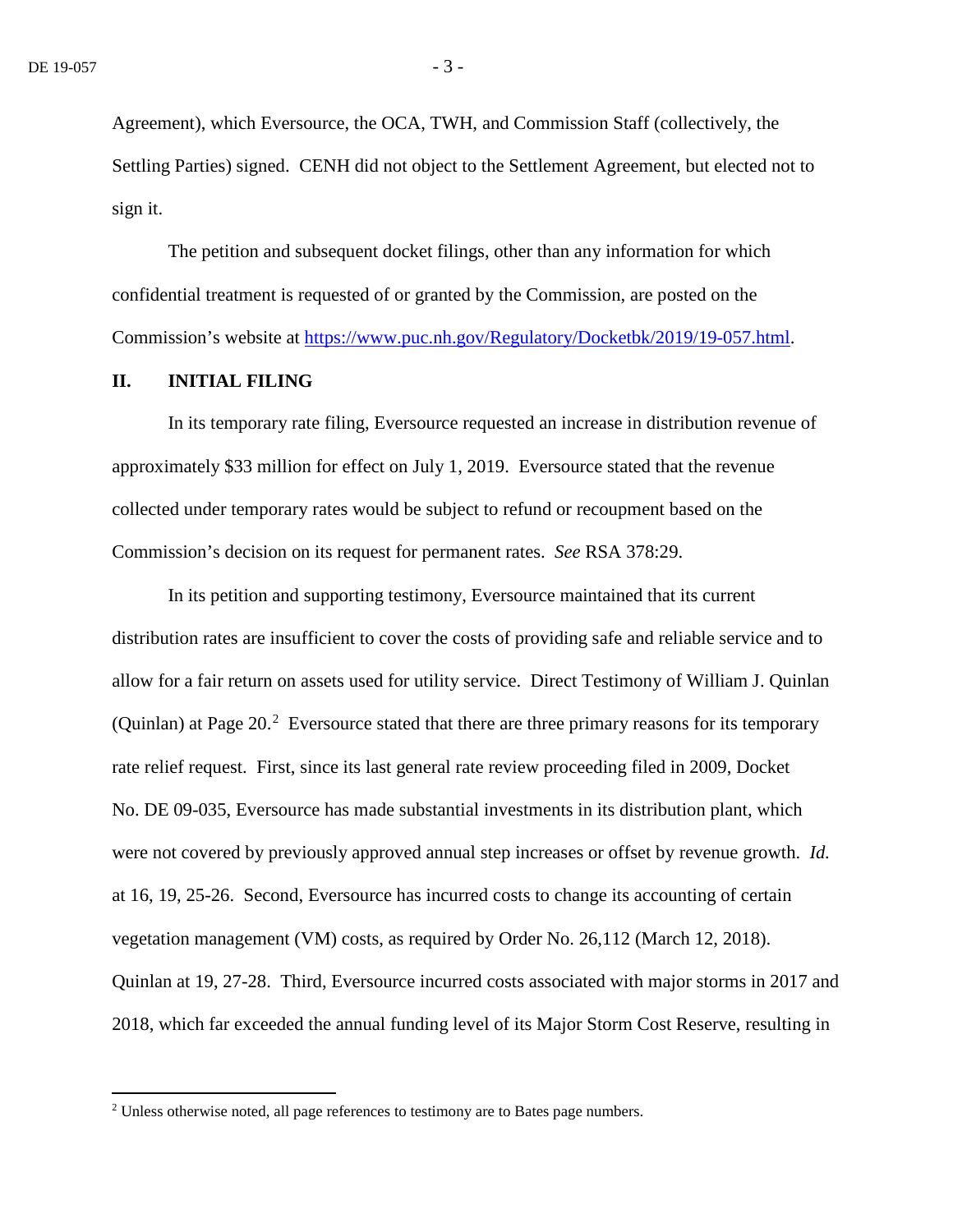a deficit of approximately \$68.5 million as of December 31, 2018. *Id.* at 19, 21, 26-27. Eversource asserted that it is currently earning an approximate 7.72 percent return on equity (ROE) on its distribution system, well below the 9.67 percent ROE the Commission authorized in Order No. 25,123 (June 28, 2010). Petition ¶ 4.

Eversource stated that its request for a temporary increase in distribution revenue is based on a test year ending December 31, 2018, and calculated using an overall weighted cost of capital of 7.08 percent. Quinlan at 19, 29. The weighted cost of capital of 7.08 percent is lower than the 7.513 percent the Commission approved in Docket No. DE 09-035. Direct Testimony of Eric H. Chung and Troy M. Dixon at 73. In calculating its request, Eversource provided customers with a credit based on its tax savings under the 2017 federal Tax Cuts and Jobs Act. Quinlan at 19, 27-29. Eversource designed its proposed temporary distribution rates by adjusting the current distribution rates for each rate class on a uniform percentage basis. Direct Testimony of Edward A. Davis at 476. Under the temporary rates proposed by Eversource, an average residential customer using 600 kWh per month would have seen an increase of \$3.55 or 2.9 percent in their monthly bill. Davis at  $480.<sup>3</sup>$  $480.<sup>3</sup>$  $480.<sup>3</sup>$ 

#### **III. SETTLEMENT AGREEMENT**

The Settling Parties agreed to a \$28.3 million temporary increase in Eversource's base distribution rates effective July 1, 2019. That would result in an increase of approximately 2.7 percent in the monthly bill of a residential customer using 600 kWh of electricity, not taking into account other changes that will occur on August 1, 2019. They also agreed that Eversource would implement the temporary rate increase for service rendered on and after August 1, 2019, to coincide with changes to Eversource's energy service rate, stranded cost recovery charge rate,

<span id="page-3-0"></span> <sup>3</sup> This percentage does not take into consideration the other rate changes that will occur on August 1, 2019.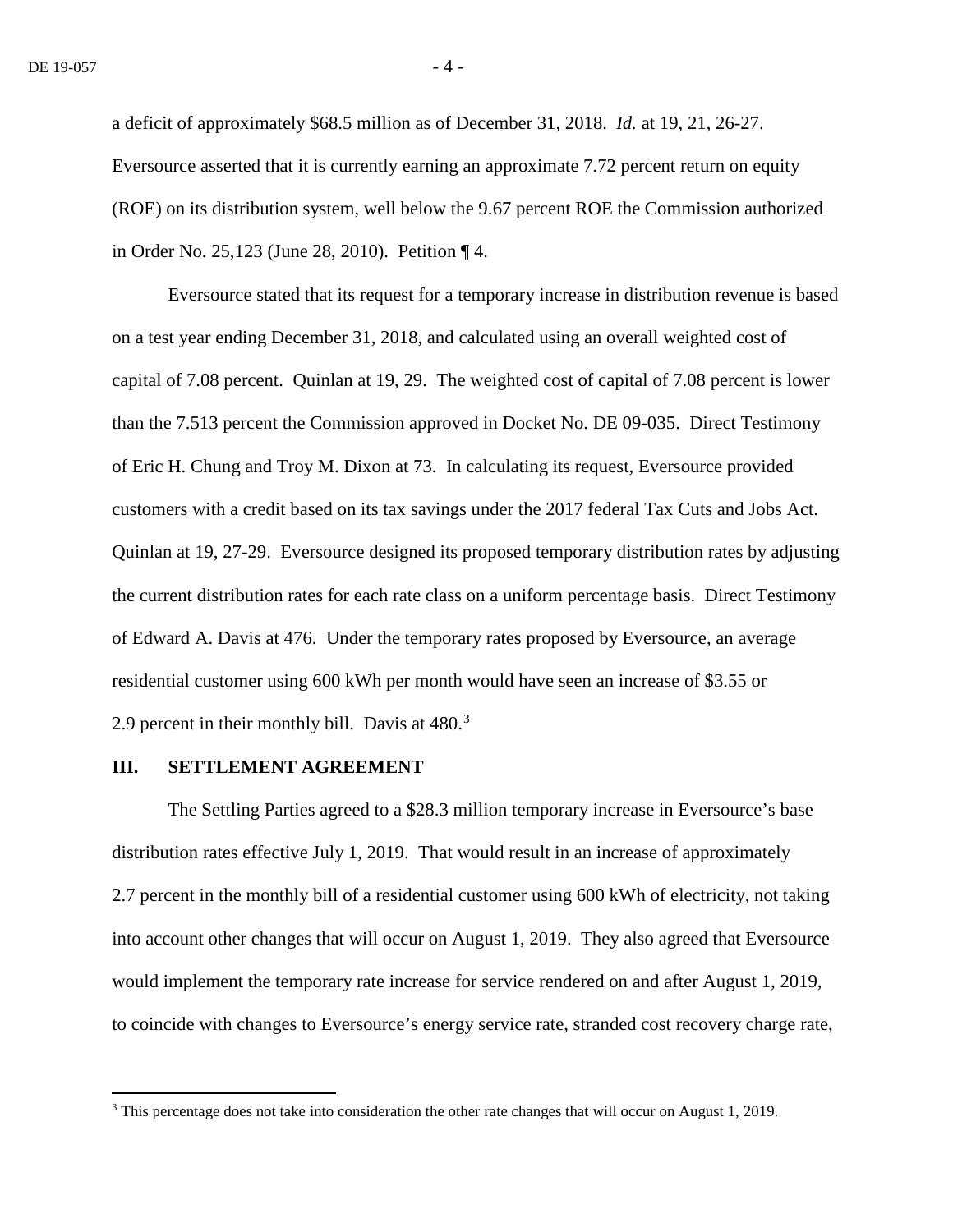and transmission cost adjustment mechanism rate, all of which will take effect on August 1, 2019. To accommodate the one-month delay in implementing Eversource's proposed temporary rates, the Settling Parties agreed to allow Eversource to record a regulatory asset; and then, in general, amortize and bill the amount of the rate increase over the 11-month period beginning August 1, 2019. The July 1, 2019, effective date also would apply to credits to Eversource customers from the state and federal tax changes in accordance with Order No. 26,177 (September 27, 2018). Eversource would implement those credits on the same 11-month amortized schedule beginning August 1, 2019.

In addition to agreeing that Eversource would remove certain normalizing adjustments relied on in its temporary rate filing, the Settling Parties agreed to how Eversource would manage its unrecovered storm costs and VM costs. Under the Settlement Agreement, Eversource would amortize the approximately \$68.5 million in unrecovered storm costs over a 5-year period beginning August 1, 2019. Eversource would apply a carrying charge to the unrecovered storm costs equal to the embedded cost of long-term debt, which is currently 4.3 percent.

The Settling Parties agreed to cap Eversource's VM costs. From July 1 through December 31, 2019, Eversource would be allowed to spend up to \$7.7 million on certain VM activities. Eversource would spend no more than \$16.1 million from January 1 to December 31, 2019. The cap was determined by adding \$8.4 million – which represents half the amount the Commission authorized Eversource to spend in Order No. 26,206 under the Company's Reliability Enhancement Program for calendar year 2019 − to the \$7.7 million cap for July 1 to December 31, 2019. Further, Eversource would be permitted to spend up to \$6 million on VM activities from January 1 through June 30, 2020. Eversource's VM costs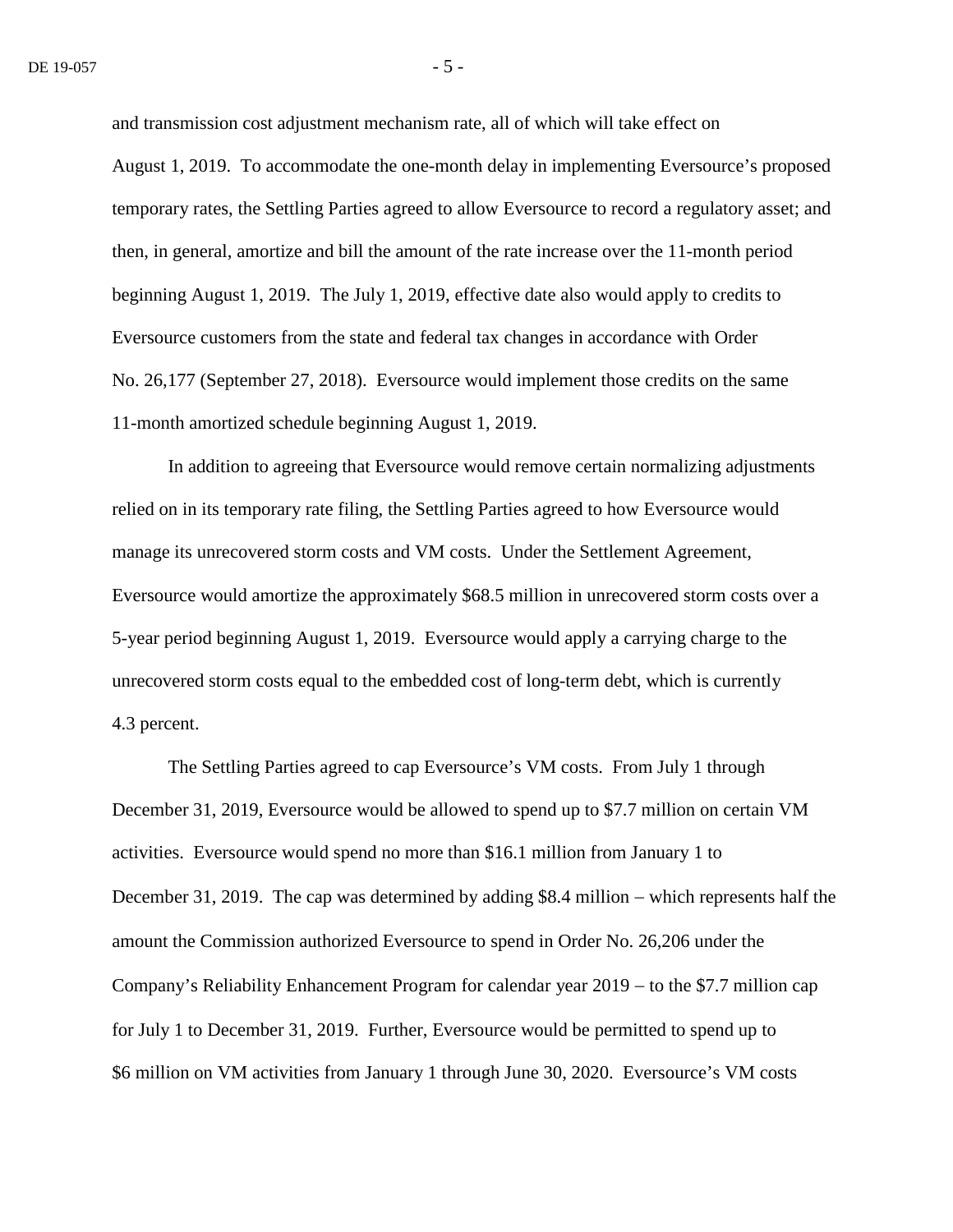would be capped at \$13.7 million for the period from July 1, 2019, to June 30, 2020. The Settling Parties agreed that Eversource would credit customers with any amounts that were not spent on VM during those periods. Moreover, they agreed that all of Eversource's VM activities would be subject to review during the permanent rate proceeding with the goal of establishing an appropriate level of VM activities, which would not be limited by the levels set in the Settlement Agreement.

### **IV. POSITIONS OF THE PARTIES**

The Settling Parties recommended that the Commission approve the Settlement Agreement. CENH stated it had no objection to the terms of the Settlement Agreement. Eversource and Staff both testified that the Settlement Agreement is in the public interest, and that the resulting rates are just and reasonable.

### **V. COMMISSION ANALYSIS**

A contested adjudicative proceeding may be resolved informally by stipulation, agreed settlement, consent order, or default at any time prior to the entry of a final decision unless precluded by law. RSA 541-A:31, V(a). The Commission shall approve the disposition of a contested proceeding by settlement "if it determines that the result is just and reasonable and serves the public interest." N.H. Code Admin. Rule Puc 203.20(b). In deciding whether to approve a settlement, the Commission must independently determine whether the result reached is consistent with applicable standards. *See Aquarion Water Co. of N.H., Inc.,* Order No. 26,245 at 10 (May 2, 2019).

RSA 378:27 requires the Commission to set "reasonable" temporary rates that "shall be sufficient to yield not less than a reasonable return on the cost of the property of the utility used and useful in the public service less accrued depreciation, as shown by the reports of the utility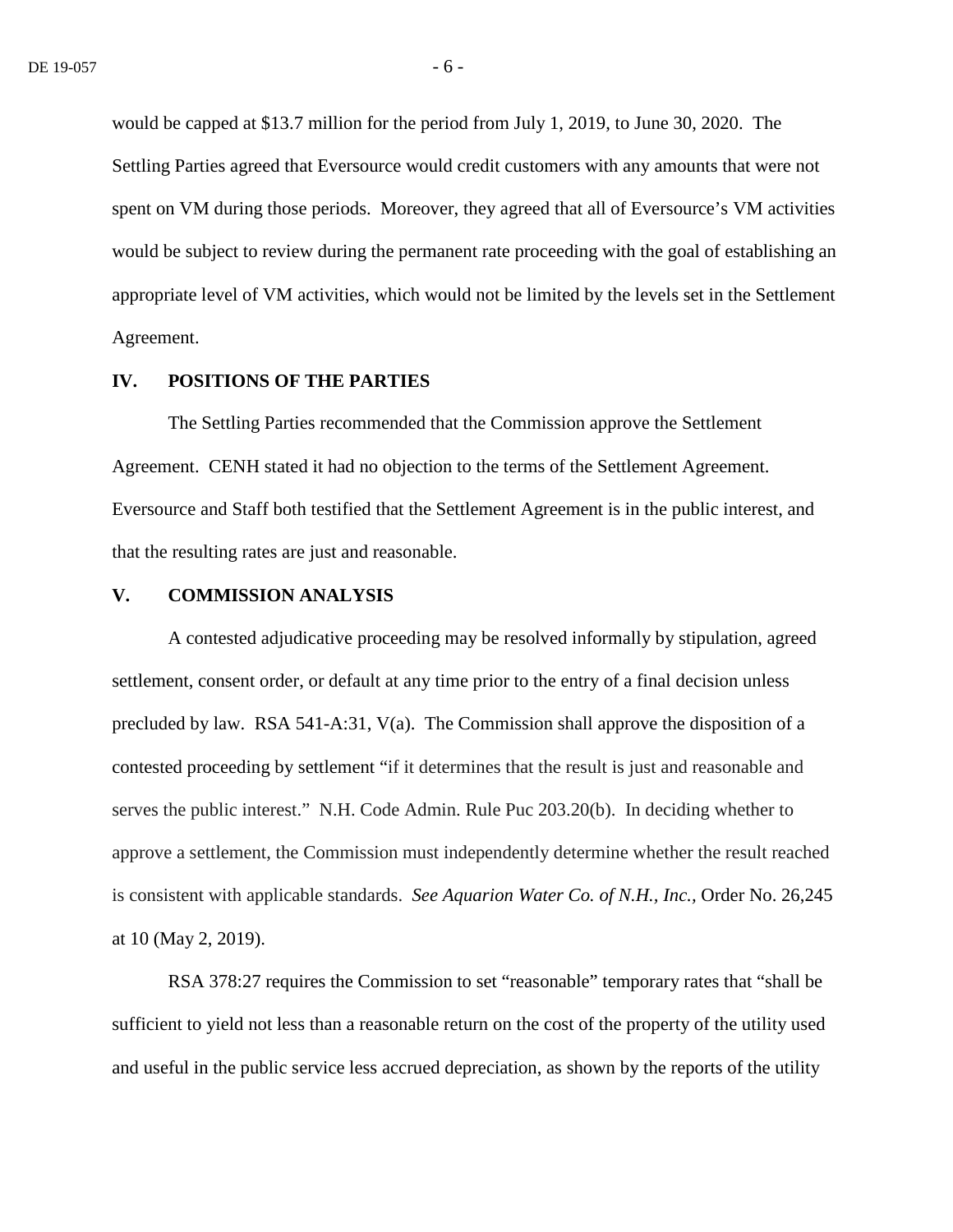filed with the commission, unless there appears to be reasonable ground for questioning the figures in such reports." The New Hampshire Supreme Court has stated that this standard is "less stringent" than the standard for permanent rates "in that temporary rates shall be determined expeditiously, without such investigation as might be deemed necessary to a determination of permanent rates." *Appeal of Office of Consumer Advocate,* 134 N.H. 651, 660 (1991) (internal quotations and citation omitted).

We find that the temporary increase to distribution revenues proposed in the Settlement Agreement appropriately balances the interests of Eversource's customers with the interests of its shareholders. For purposes of temporary rates, and the more limited investigation envisioned by RSA 378:27, we find that the record supports an increase in rates on a temporary basis. We also agree that it is appropriate to make the effective date of the temporary revenue increase July 1, 2019. Notwithstanding that effective date, to avoid potential customer confusion associated with changing rates in consecutive months and to align the rates approved in this order with other rate changes that will be effective August 1, the temporary rates will be implemented for service rendered on or after August 1, 2019.

Therefore, we approve the Settlement Agreement in its entirety. Consistent with RSA 378:29, the permanent rates approved in this docket will be reconciled back to July 1, 2019, the effective date of temporary rates. We will decide how any over- or under-recovery will be returned to or recovered from Eversource customers following a future determination of permanent rates.[4](#page-6-0)

<span id="page-6-0"></span><sup>&</sup>lt;sup>4</sup> At the hearing, the Company's witnesses provided testimony regarding the temporary rate specifically for outdoor lighting service customers and how reconciliation might work for those customers. As in all rate cases, we expect that parties and Staff will calculate a reconciliation using a methodology that will result in a fair allocation among all classes of customers.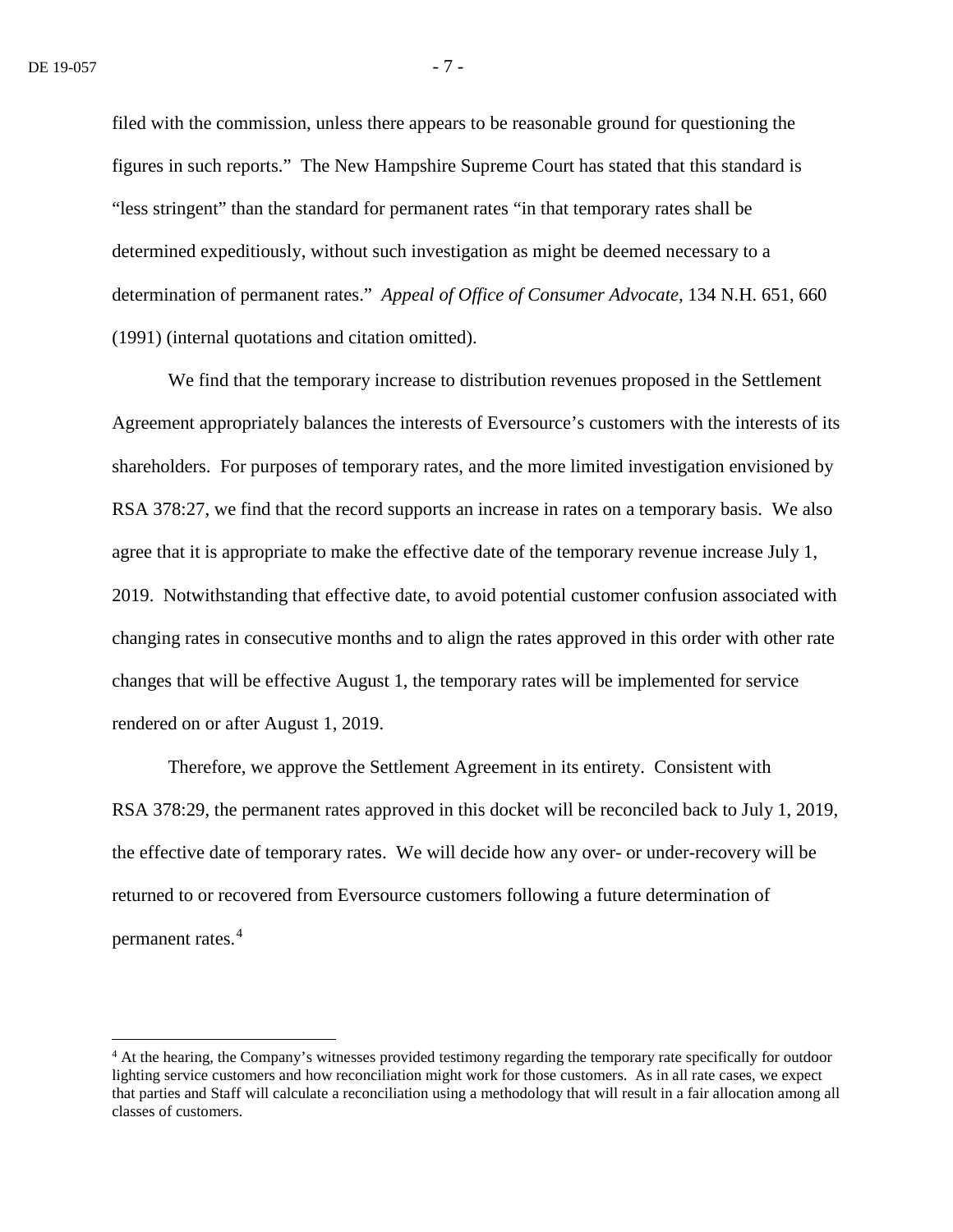Based upon the foregoing, it is hereby

ORDERED, that the Settlement Agreement is APPROVED, with temporary rates to be effective July 1, 2019, but implemented for service rendered on or after August l, 2019; and it is

FURTHER ORDERED, that Eversource shall file properly annotated tariff pages consistent with the Settlement Agreement within 10 days of the date of this order, as required by N.H. Code Admin. Rules Part Puc 1603.

By order of the Public Utilities Commission of New Hampshire this twenty-seventh day of June, 2019. F June, 2019.<br>
Martin P. Honigberg Kathyn M/Ba<br>
Chairman Commission

Michael S. Giaimo Commissioner

Attested by:

De ba *<sup>15</sup>*a. *'1.'-/-P·w.!2.Chad.* ~

Executive Director

 $A.$  Howland  $A$